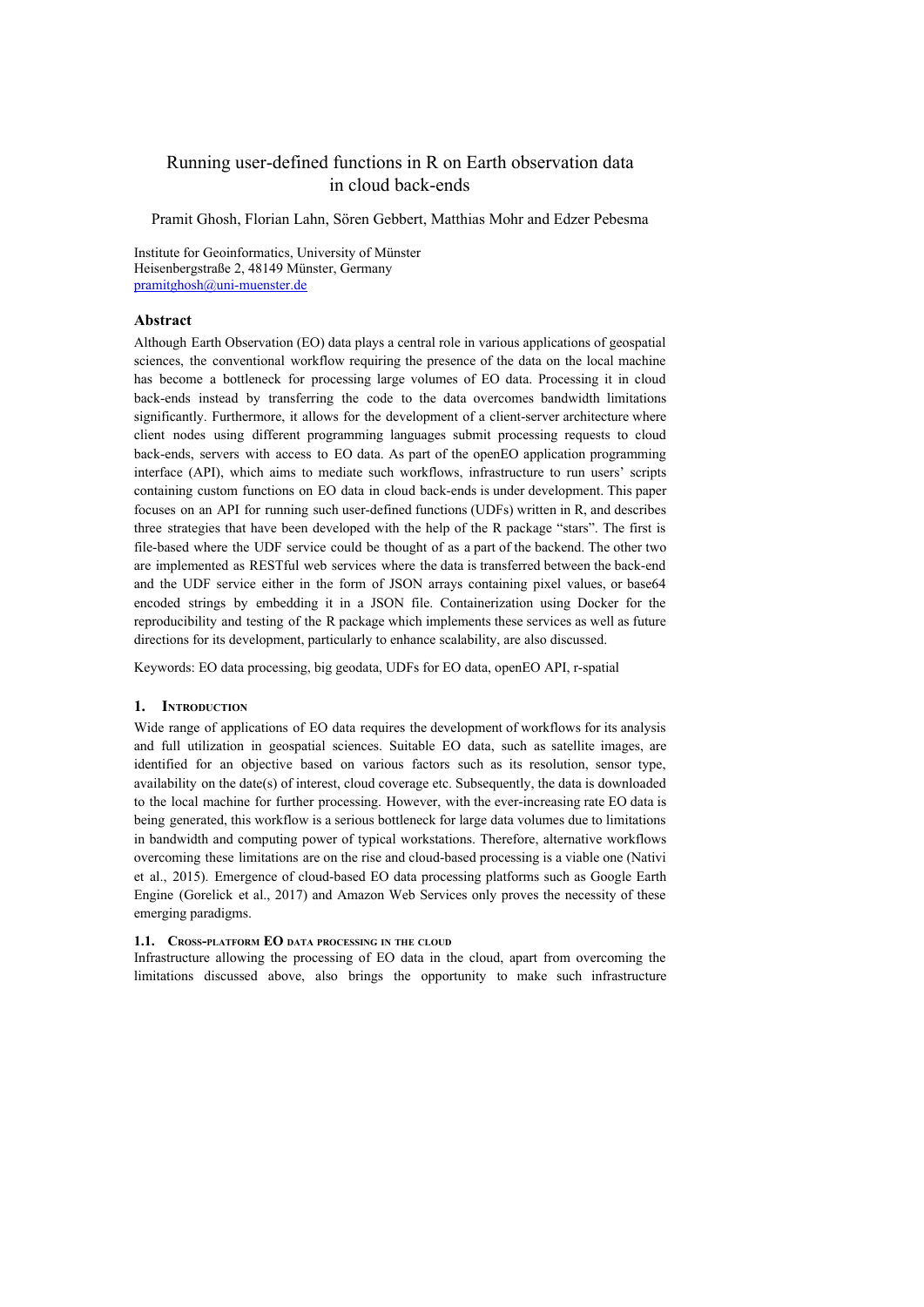cross-platform. This would allow client nodes using different programming languages to send processing requests to back-ends that could have their own internal processing chains. The potential incompatibility that arises in such a client-server architecture could be solved by a common interface which is comprehensible to both the clients and the back-ends. The openEO project proposes to develop an open application programming interface (API) for client nodes for processing EO data on various cloud-based services provided by its partners that use different technologies internally. The client nodes and the back-ends that are compliant with the openEO API will allow seamless processing of EO data across platforms using native processes available on the back-ends.

#### **1.2. USER-DEFINED FUNCTIONS (UDFS)**

While such infrastructure for cross-platform processing of EO data is a big-step forward, in order for it to be useful by the geospatial community, support for running users' custom scripts is necessary as no particular back-end could provide all the required processes used by the entire EO community natively. The openEO API, therefore, is supplemented by an additional API for running user-defined functions (UDFs) that act as an interface between the back-ends and the UDF services as shown in Figure 1. This paper discusses the development of this UDF API and the strategies used to implement UDFs written in R.



Figure 1. Traditional (dashed lines) vs. openEO-based (solid lines) EO data processing

### **2. METHODS**

A key aspect of developing infrastructure for UDFs is that the UDF service is not accessible directly to the client nodes, but instead made available through the back-ends. Thus, the UDF API is concerned with the interface between a back-end and the UDF service and not with the client. The internal architecture of the UDF service is, therefore, abstracted and is presented only as a black-box to the clients. However, a challenge here is to create an abstraction while still providing enough flexibility and freedom to the end-users (operating the client nodes) so that the API is of practical use in geospatial research. The client communicates with the back-end using HTTP requests with the body listing the processes to be run ordered by the sequence of their execution in a "process graph" as defined by the core openEO API. Subsequently, the back-end starts executing this "process graph" and on encountering users'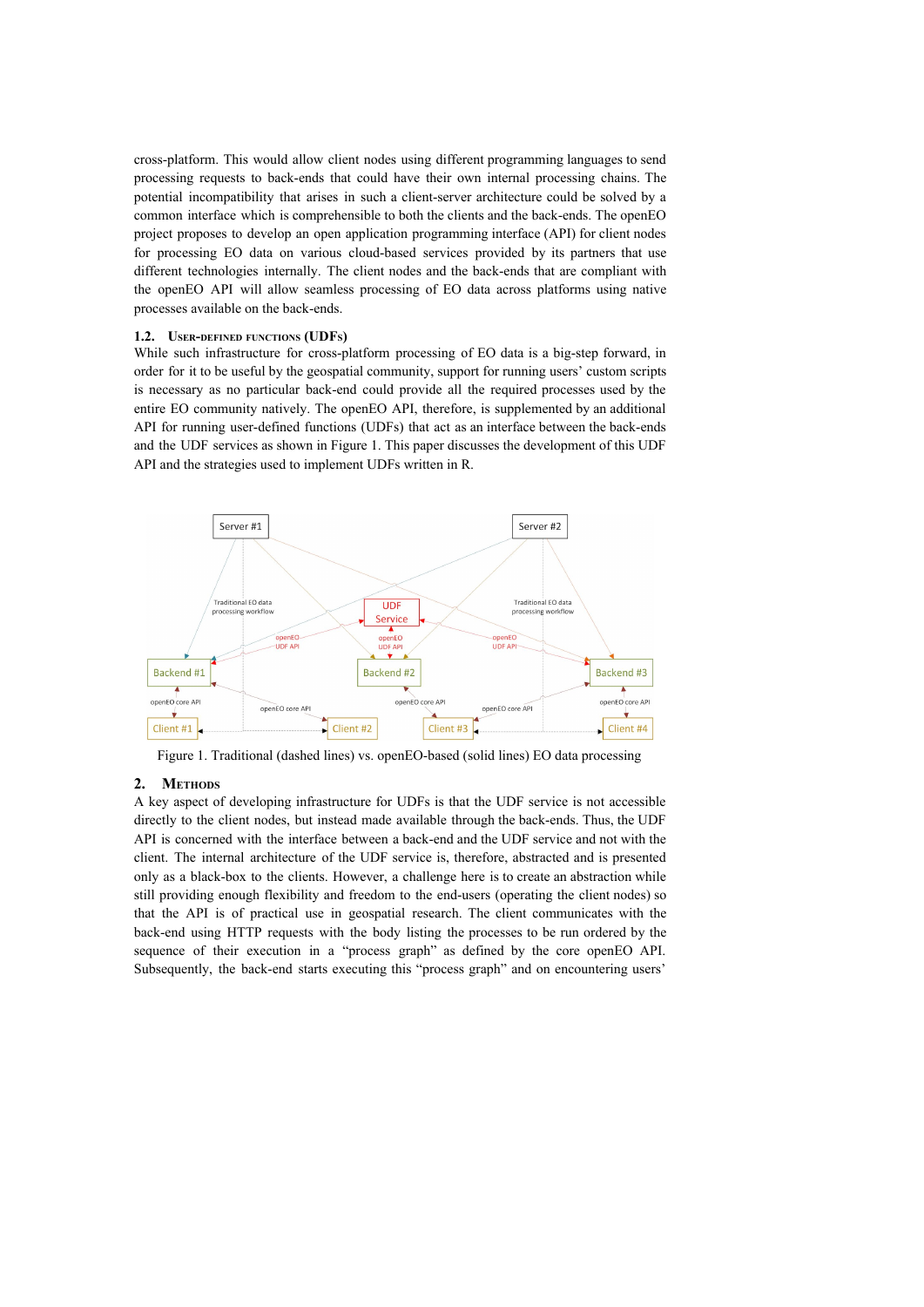UDFs, it transfers the data and the custom function to the UDF service through various strategies, which converts the received data to a "stars" object (Pebesma, 2018), applies the function on it and transfers the results back to the back-end in the same way it received it.. These strategies have been implemented for UDFs written in R.

#### **2.1. UDF SERVICE AS <sup>A</sup> PART OF THE BACK-END**

This is a file-based strategy which assumes that the UDF service is an integral part of the back-end. In this implementation, the intermediate results are written to the disk in the form of GeoTIFF files using a specified directory structure along with a look-up table in the form of a plaintext comma separated values (CSV) file with additional data such as timestamps and band information.After writing this data to disk, the back-end executes the user's R script that computes the output after converting the data to a "stars" object. Subsequently, the results are written to disk and control returns to the back-end which ingests these files.

#### **2.2. RESTFUL UDF WEB SERVICE USING JSON ARRAYS**

Instead of assuming the UDF service to be a part of the back-end, here the UDF service is an independent web service with a RESTful interface. The back-end, upon encountering an UDF, instead of writing data to the disk, sends a HTTP POST request to the UDF service with the body containing the user's script, the data (in the form of JSON arrays representing pixel values of the satellite image) and other relevant data including timestamps, band information, coordinate reference systems (as a PROJ.4 string) etc. The JSON follows a specified schema and the UDF service, upon receiving it, computes the results in memory and sends back a response after converting it to JSON arrays.

Two varieties of this strategy have been implemented. The first one, running at an endpoint /udf, exposes only a particular dimension (e.g. band, time etc.) of the "stars" object created from the JSON arrays to the user's function. The user's function, which is to be written in the form of an anonymous R function, only gets to access a set of numbers representing the pixel values along that dimension. This allows for users to run simple aggregation functions such as mean, max, median etc. on that dimension. An R UDF could, then, be defined in the POST body as "function(obj) median(obj)" and then parsed, evaluated and applied on the incoming set of values. If this anonymous function is run on the time dimension, it would calculate the median of the time-series (of the satellite images) of each pixel for all the bands.

The second variety, running at an endpoint /udf/raw provides more freedom to the users as it exposes the actual "stars" object to the user's function. This allows users to write more complicated code but this freedom comes at the expense of the users' responsibility to return a "stars" object from their function. For example, the user can write R functions such as "function(obj) st\_warp(obj,  $crs = st_ccrs(4326)$ " to change the coordinate reference system of the "stars" object (obj).

## **2.3. RESTFUL UDF WEB SERVICE USING BASE64 ENCODED STRINGS**

This strategy is also a web-based service with the data embedded in a JSON and transferred using HTTP POST requests. This is run at the endpoint /udf/binary. The difference between this and the one discussed in the previous section is that the EO data is represented as a base64 encoded string instead of JSON arrays. The base64 encoded string is decoded by the UDF service to a compressed ZIP file and the results are computed subsequently after converting its contents to a "stars" object. The results are converted back to a base64 encoded string which is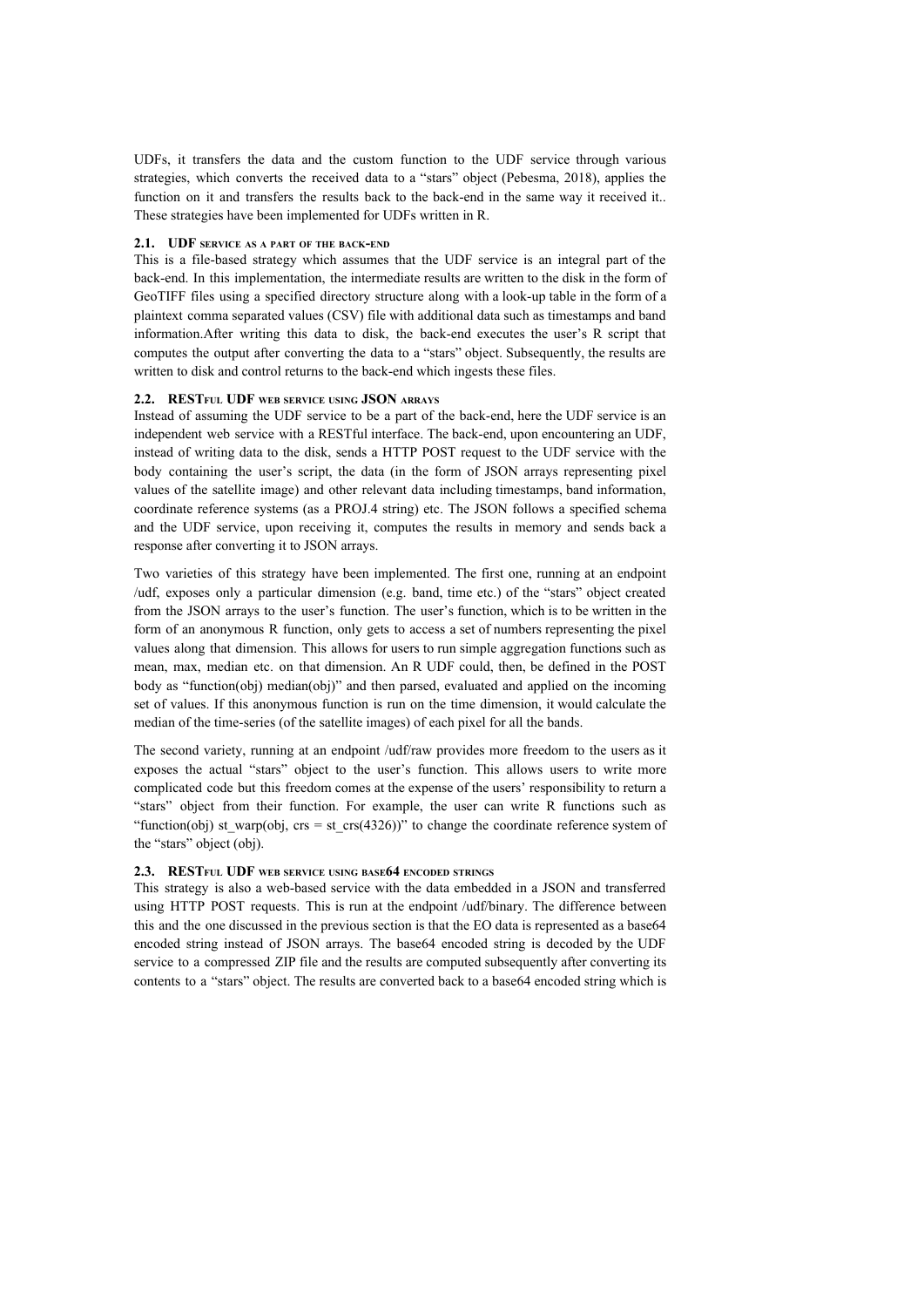transferred back to the back-end embedding it in a JSON. This implementation also exposes the entire "stars" object to the user's function.

# **3. RESULTS**

These strategies have been implemented as a R package "openEO.R.UDF" (Ghosh and Lahn, 2018) with the source code available publicly as a Github repository. The HTTP requests are handled using the R package "plumber", which exposes a port on the web server. The resulting architecture of the strategies discussed above is shown in Figure 2.



Figure 2. Architecture of strategies implemented for R UDF services

In order to promote reproducibility, easier maintenance and testing of the web service, the R package is containerized using Docker (Merkel, 2014) and made available on Docker Hub. Containerization helps to take care of security concerns that are possible for web services such as this that are accessible to the public to run their custom code on the server. Furthermore, Docker containers make sure the whole server does not crash in the event of a system failure something very plausible while processing large volumes of EO data.

## **4. CONCLUSION**

Infrastructure for running users' functions on EO data in the cloud, as described, is much needed by the geospatial community to tackle such big data challenges. The UDF service facilitates processing requests from practically any back-end compliant with the API. The API's simplicity makes it easy to integrate with commonly-used back-ends. However, the strategies discussed here could be improved for scalability allowing the service to render results efficiently for larger data volumes. Slicing the data into smaller chunks based on the UDF's semantics, sending it to UDF services parallely and stichting the results could be a way to improve scalability. This is an avenue openEO aims to explore in the near future.

### **Acknowledgements**

This project has received funding from the European Union's Horizon 2020 research and innovation programme under grant agreement No. 776242. This publication only reflects the author's views; the European Commission is not responsible for any use that may be made of the information it contains.

<sup>1</sup> *<https://hub.docker.com/r/pramitghosh/openeo.r.udf/>*